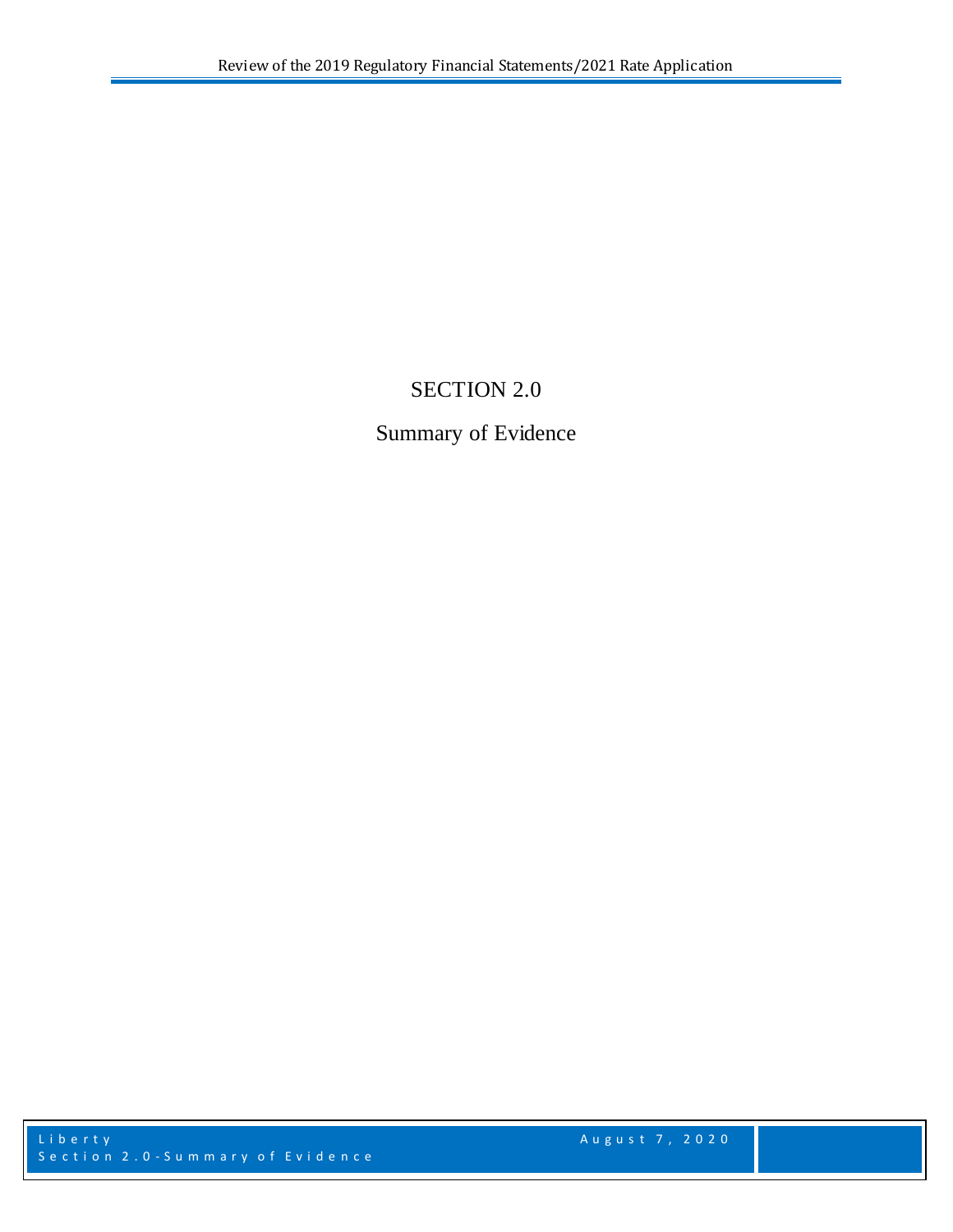## **2.0 Summary of Evidence**

- Liberty Utilities (Gas New Brunswick) LP, as represented by its general partner, Liberty Utilities
- (Gas New Brunswick) Corp. ("Liberty") has filed this rate application (Application) in accordance
- with the *Gas Distribution Act, 1999* ("GDA") and the *Energy and Utilities Board Act* and its 2019
- Regulatory Financial Statements in accordance with prior decisions of the New Brunswick Energy
- and Utilities Board ("Board")*.*

# Liberty Utilities Purchase Transaction Impacts

 In December 2018, Liberty Utilities (Canada) LP announced a transaction to purchase Enbridge Gas New Brunswick ("EGNB") from Enbridge Inc. In Board Matter 433, its application for approval to acquire EGNB, the Board reviewed the purchase transaction details and provided its decision and conditional approval on May 24, 2019.

 The transaction closed on October 1, 2019 and a transition period of 12-24 months continues as discussed in Matter 433 which impacts the cost of debt, corporate allocations, affiliate transactions and other costs. Some services to Liberty will continue to be provided by Enbridge Inc. under a Transition Services Agreement, some services will be brought in-house in New Brunswick and some services will be provided by Liberty's ultimate parent, Algonquin Power & Utilities Corp. ("Algonquin"), under the Algonquin Cost Allocation Manual ("CAM").

# 2021 Budget

 Liberty continues to prudently manage costs in order to achieve continued reasonable and competitive total costs for natural gas and the 2021 Budget has seen revenue requirement reductions as compared to the 2020 Budget. A \$1.065M reduction to revenue requirement resulting from overearnings achieved during 2019 has resulted in distribution rates being reduced for all rate classes other than the Small General Service ("SGS") class.

The 2021 Budget can be found in Section 3.0.

# Excess Earnings Sharing Mechanism

 The GDA includes an excess earnings sharing mechanism for 2017, 2018 and 2019. Liberty is proposing to recover a portion of its regulatory deferral account ("RDA") by continuing to use an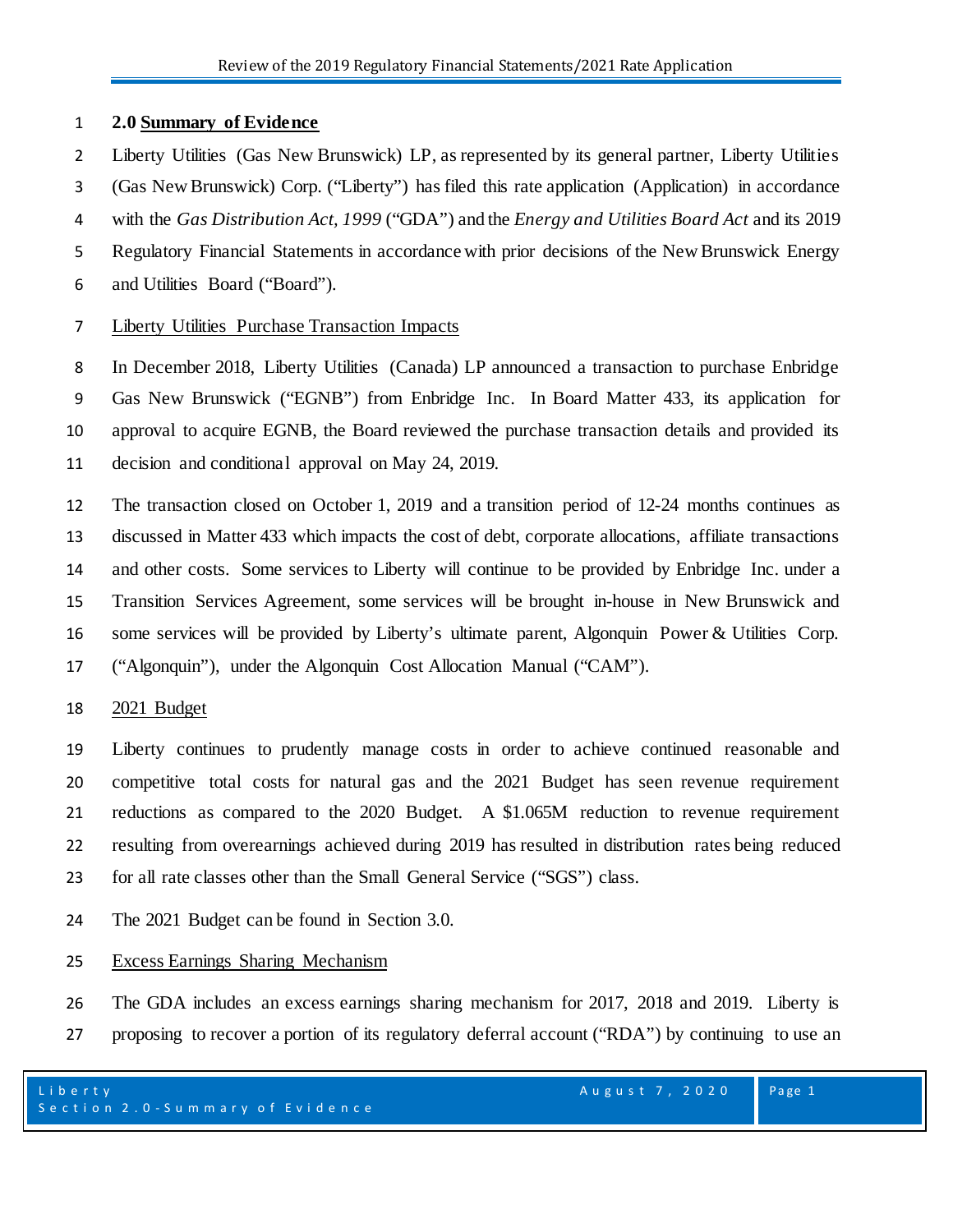excess earnings sharing mechanism for 2020 and beyond. Additional details can be found in

Section 3.0

#### Corporate Allocations

 The 2019 regulatory financial statements include allocations from both Enbridge Inc. and Algonquin due to the timing of the purchase transaction closing date of October 1, 2019. For 2020, only allocations from Algonquin exist. For 2021, Liberty proposes a revised methodology based on the Algonquin CAM. The CAM is a robust methodology used for all the Algonquin affiliates and has been completed in accordance and conformance with the guidelines provided by the National Association of Regulatory Utility Commissioners (*NARUC Guidelines for Cost Allocations and Affiliate Transactions).* Details can be found in Schedule 3.7 - Corporate Allocations Report.

### Incentive, Retention and Winback Programs

 No amount has been included in the 2021 Budget for these programs due to the availability of the Fuel for the Future fund which is non-ratepayer funded. A return of these ratepayer funded programs in the future is expected when the Fuel for the Future Fund is exhausted. A detailed report can be found in Schedule 3.8 – Reports for Incentive, Retention and Winback Programs.

#### Variance Accounts

 Variance accounts are commonly used tools in regulatory rate making throughout North America. Liberty is proposing three variance accounts to assist with reducing and smoothing the impacts to revenue requirement, rates and ratepayers of some impactful items. Due to unforeseen and significant revenue requirement items related to income tax, pension and COVID-19, variance accounts are being proposed. Additional details can be found in Schedule 3.10 – Variance Accounts for Income Tax, Pension and COVID -19.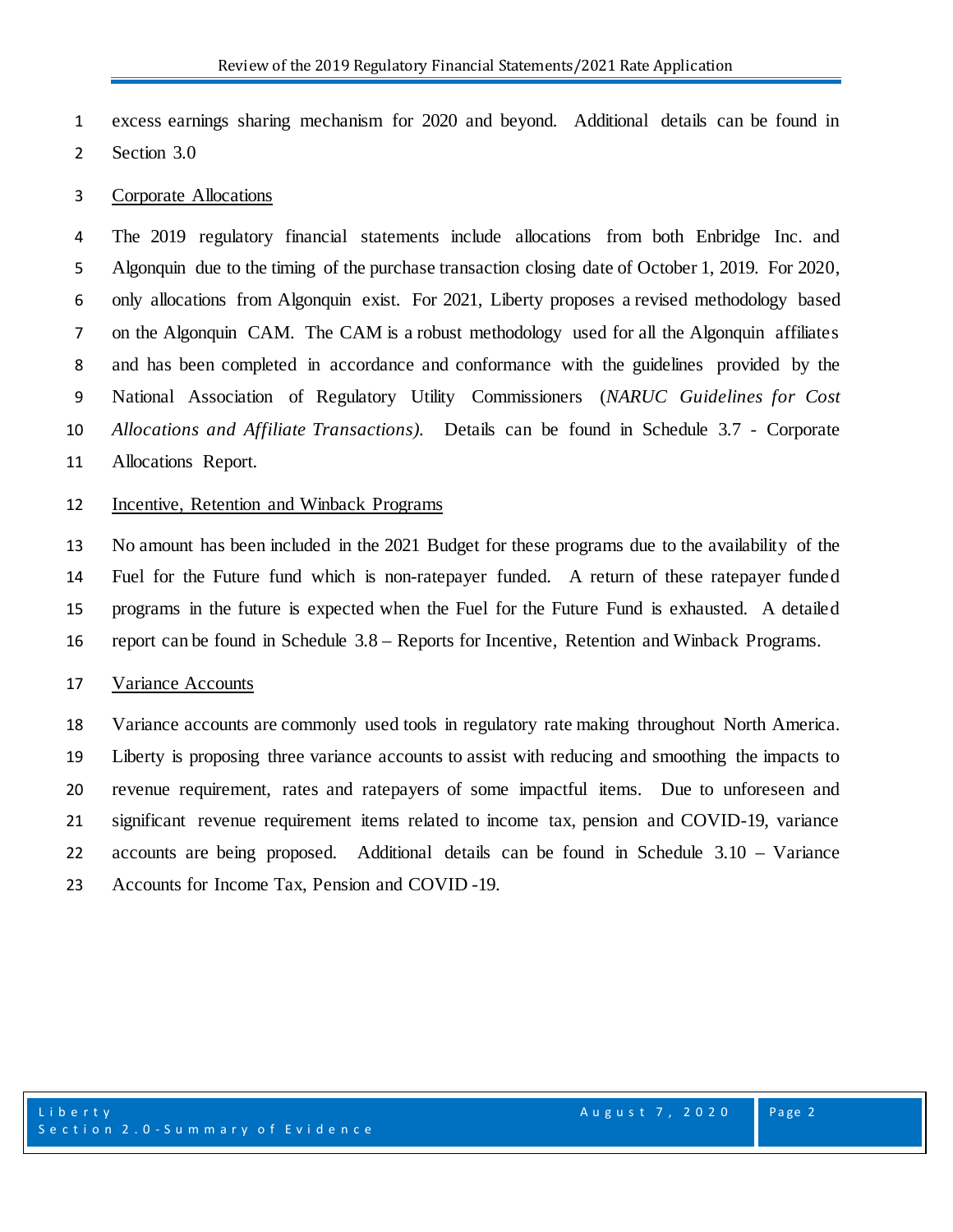#### 1 2019 Regulatory Financial Statements

2 As the regulatory financial reviews have traditionally been done together with a rate application,

- 3 Liberty proposes to merge Matter 467 into this application. Liberty has included the 2019
- 4 Regulatory Financial Statements in this submission.

5 Liberty is seeking approval of the 2019 Regulatory Financial Statements from the Board and 6 details can be found in Section 4.0.

#### 7 Cost of Service Model

8 For this application, a cost of service model was prepared and is found in Section 5.0.

#### 9 2021 Rates

 As a result of continued prudent cost management and the 2019 earnings sharing mechanism, all 2021 commercial class distribution rates will be reduced. The SGS distribution rate will be held for 2021. Liberty Utility Gas supply commodity forecast for 2021 is well below the 2020 prices and will positively impact the total annual cost of natural gas. When comparing the 2021 proposed total annual cost of natural gas to the 2020 approved total annual cost, significant reductions in the overall bills for all commercial rate classes are expected as shown in Table 1. The total annual cost of natural gas for the typical SGS customer is also expected to be lower in 2021 due to the reduction in commodity prices. The rates can be found in Section 6.0 – Rate Design.

#### 18 **Table 1**

| 1 | <b>Total Annual Cost of Natural Gas: 2020 Current Rates</b><br>vs. 2021 Proposed Rates |                           |                                                                             |                 |         |
|---|----------------------------------------------------------------------------------------|---------------------------|-----------------------------------------------------------------------------|-----------------|---------|
|   |                                                                                        | <b>Profile</b><br>(Annual | <b>Customer Total Cost: Total Cost:</b><br>Current<br>2020 Rates 2021 Rates | <b>Proposed</b> | %       |
| 2 |                                                                                        | GJs)                      | (5)                                                                         | (\$)            | change  |
| 3 | SGS                                                                                    | 70                        | 1.587                                                                       | 1,556           | $-1.9%$ |
| 4 | <b>MGS</b>                                                                             | 364                       | 7,994                                                                       | 7,660           | $-4.2%$ |
| 5 | LGS                                                                                    | 4006                      | 70,432                                                                      | 67,380          | $-4.3%$ |
| 6 | CGS                                                                                    | 9815                      | 151,397                                                                     | 145,739         | $-3.7%$ |
| 7 | ICGS                                                                                   | 167656                    | 2,095,666                                                                   | 2,016,831       | $-3.8%$ |
| 8 | OPS                                                                                    | 1060                      | 15,126                                                                      | 14.727          | $-2.6%$ |